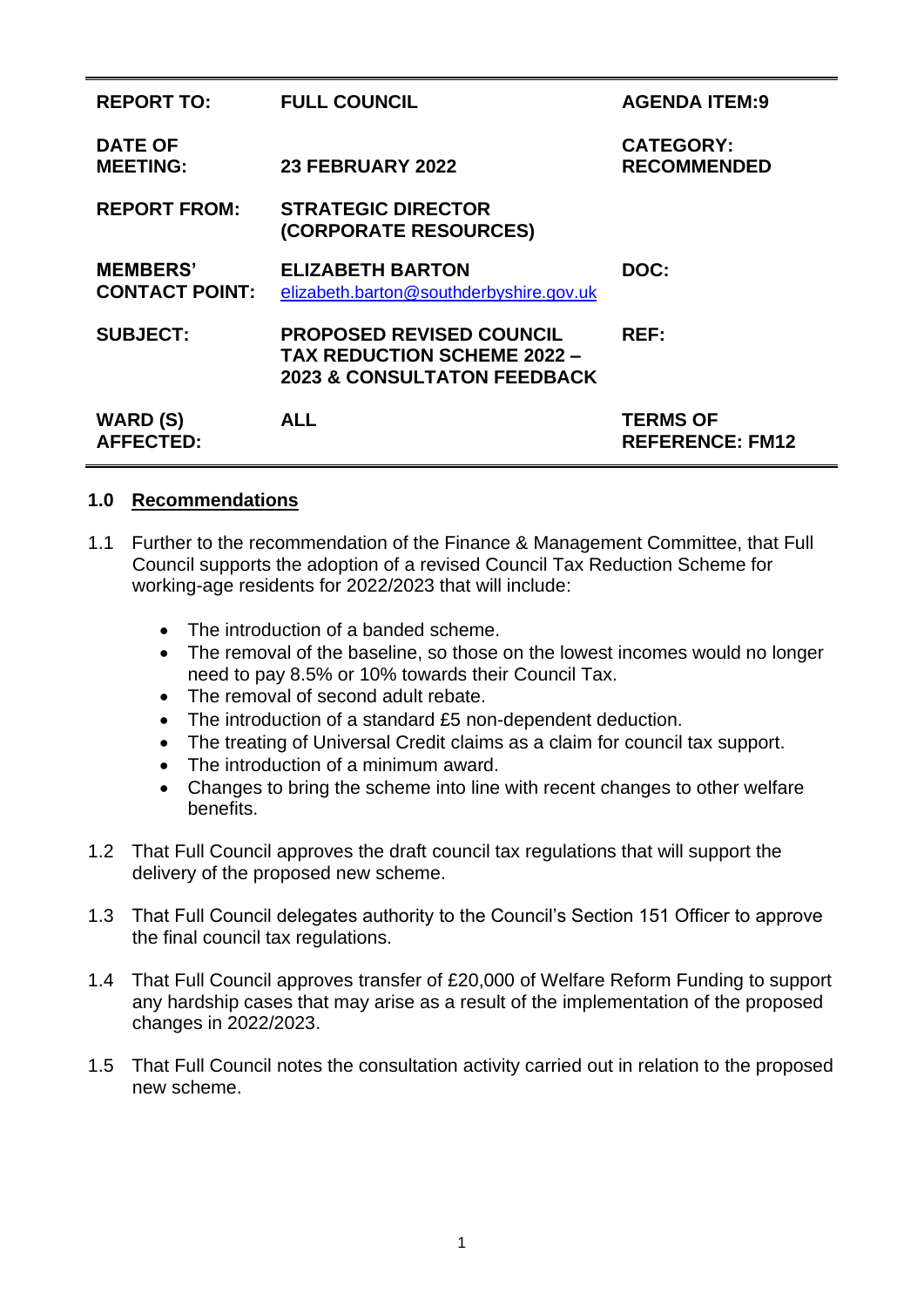## **2.0 Purpose of Report**

2.1 To approve the draft regulations that will support the delivery of the proposed Council Tax Reduction Scheme for 2022/2023, as approved by Finance & Management Committee on 10 February 2022. The draft regulations can be viewed here: [www.southderbyshire.gov.uk/ctrschanges](http://www.southderbyshire.gov.uk/cctrschanges)

## **3.0 Executive Summary**

3.1 South Derbyshire District Council consulted widely on proposed changes to its Local Council Tax Reduction Scheme for working-age claimants. The purpose of the proposed changes is to make the scheme:

**Better for residents** Greater Council Tax reductions for residents on the lowest incomes, fairer distribution of support to the most financially vulnerable residents, less paperwork and confusion, more financial stability, and greater customer satisfaction.

**Better for the Council** More streamlined administration, less debt recovery carried out with vulnerable residents, update of the scheme in line with changes introduced by welfare reform and Universal Credit (UC).

## **4.0 Detail**

- 4.1 The feedback gathered as part of the consultation included views from precepting authorities, parish councils, local partners, elected members, local residents, housing tenants and current claimants.
- 4.2 **Precepting authority feedback:** Derbyshire County Council, which is the largest preceptor and will support the changes to the largest extent, indicated its support for the proposed new scheme. Derbyshire Police and Fire did not submit any objections.
- 4.3 **Parish council feedback:** All parish councils were consulted on the proposed changes. No parish council submitted an objection.
- 4.4 **Local partner feedback:** Local partners were consulted via the CVS networks and the EDI Steering Group. Partners were invited to attend two workshops or to contact the Council for individual support. No objections were received.
- 4.5 **Elected member feedback:** All members were consulted on the changes. Members were invited to two workshops. They were also invited to contact the team for individual support. No objections were received.
- 4.6 **Customer feedback:** Current claimants, housing tenants and wider residents were all invited to give their views on the scheme.
- 4.7 In total 66 formal responses were received, and many more residents sought telephone support and guidance.
- 4.8 The consultation responses show that overall, all the proposed changes were either supported by the majority of respondents or have the highest levels of support from a single group of residents, as shown in the below table.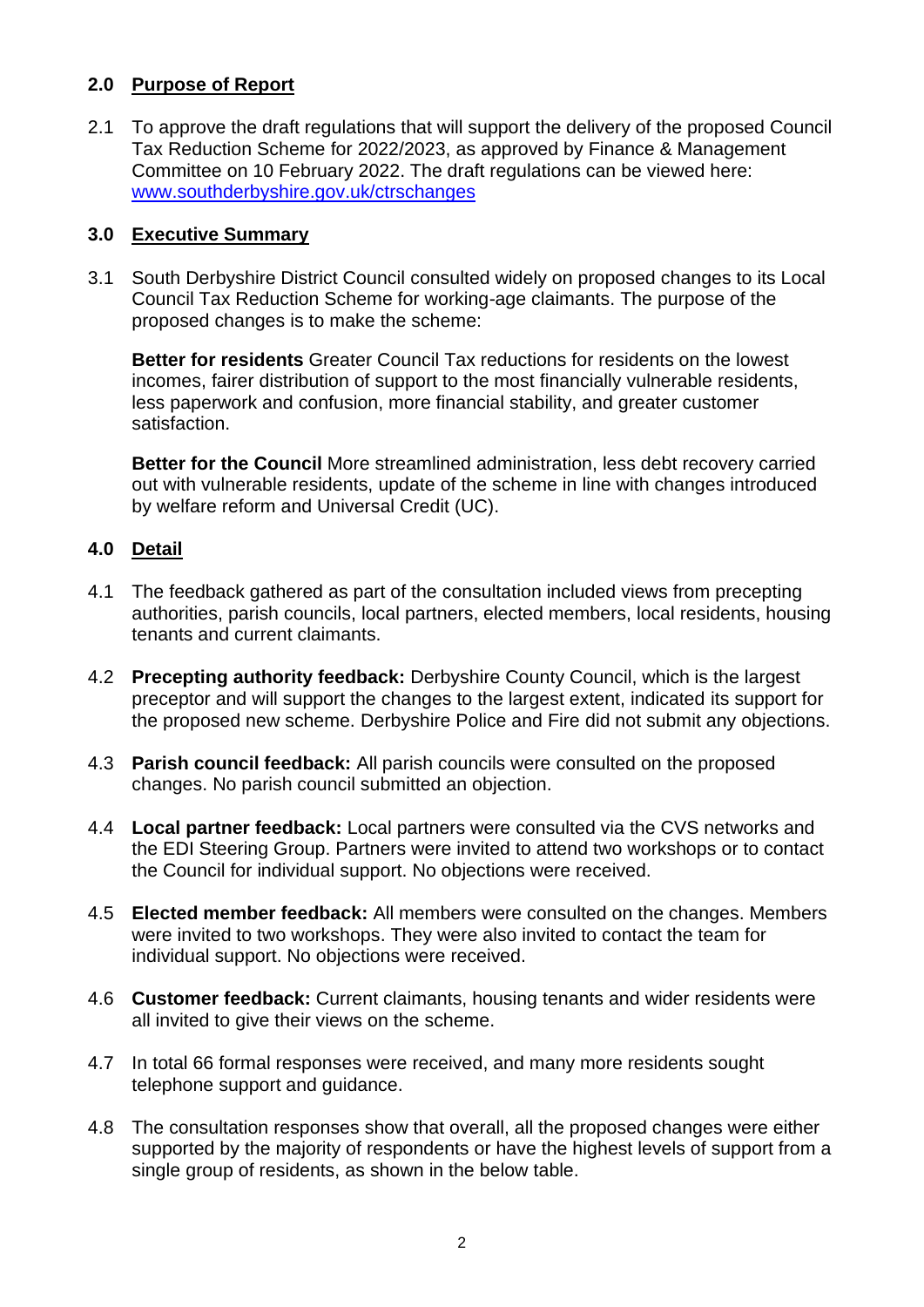| <b>Proposed change</b>                       | In favour | <b>Against</b> | <b>Not sure</b> |
|----------------------------------------------|-----------|----------------|-----------------|
| Remove the baseline                          | 68%       | 17%            | 15%             |
| £5 non-dependent deduction                   | 56%       | 26%            | 18%             |
| Treat a UC claim as a claim for LCTRS        | 76%       | 12%            | 12%             |
| Introduce £1 minimum award                   | 61%       | 15%            | 24%             |
| Other changes to bring scheme into line with | 49%       | 12%            | 39%             |
| national welfare benefits                    |           |                |                 |
| Remove second adult rebate                   | 46%       | <b>27%</b>     | 27%             |
| Cost of changes                              | 39%       | 32%            | 29%             |

- 4.9 Where percentages are marked in green in the above table, more than 50% of respondents supported the proposed change. Where percentages are marked in orange, less than 50% supported the change, however the percentage that supported the proposed change is higher than those who did not support it in all such cases.
- 4.10 With regards to the choice between the existing tapered scheme and a banded scheme, 60% favoured the introduction of a banded scheme, whereas 47% favoured the retention of the existing tapered scheme.
- 4.11 As such all the proposed changes included in consultation, together with the adoption of a banded scheme, were recommended to and approved by Finance & Management Committee on 10 February 2022.

# **5.0 Financial Implications**

5.1 The banded scheme and proposed changes are likely to increase the cost of the scheme by approximately £100,000 - £120,000 per annum as shown below:

| <b>Change</b>                     | Increase/        | <b>Notes</b>                 |
|-----------------------------------|------------------|------------------------------|
|                                   | decrease in cost |                              |
| Remove baseline                   | $+£125,000$      |                              |
| Implementation of banding         | $+£5,000$        |                              |
| Standardised non-dependents       | $-E20,000$       | £35k from reductions and     |
|                                   |                  | £14k from increases          |
| <b>Remove Second Adult Rebate</b> | $-£10,000$       |                              |
| Minimum award                     | $-E500$          |                              |
| <b>Sub total</b>                  | £99,500          |                              |
| Proposed hardship fund            | £20,000          | Set aside for any unforeseen |
|                                   |                  | /major impacts on claimants  |

- 5.2 The additional cost (except for the hardship fund) will be borne by all precepting authorities in accordance with their share of the council tax collected by the Council. This is because the schemes mean the Council has to collect less council tax from fewer residents, so the cost of the scheme manifests as income forgone. As such, the £3m cost of the current scheme and any increase in cost of the new scheme, would be borne by all precepting authorities as follows:
	- South Derbyshire District Council (9%)
	- Derbyshire County Council (74%)
	- Police (13%)
	- Fire  $(4\%)$
	- Parish councils (nil)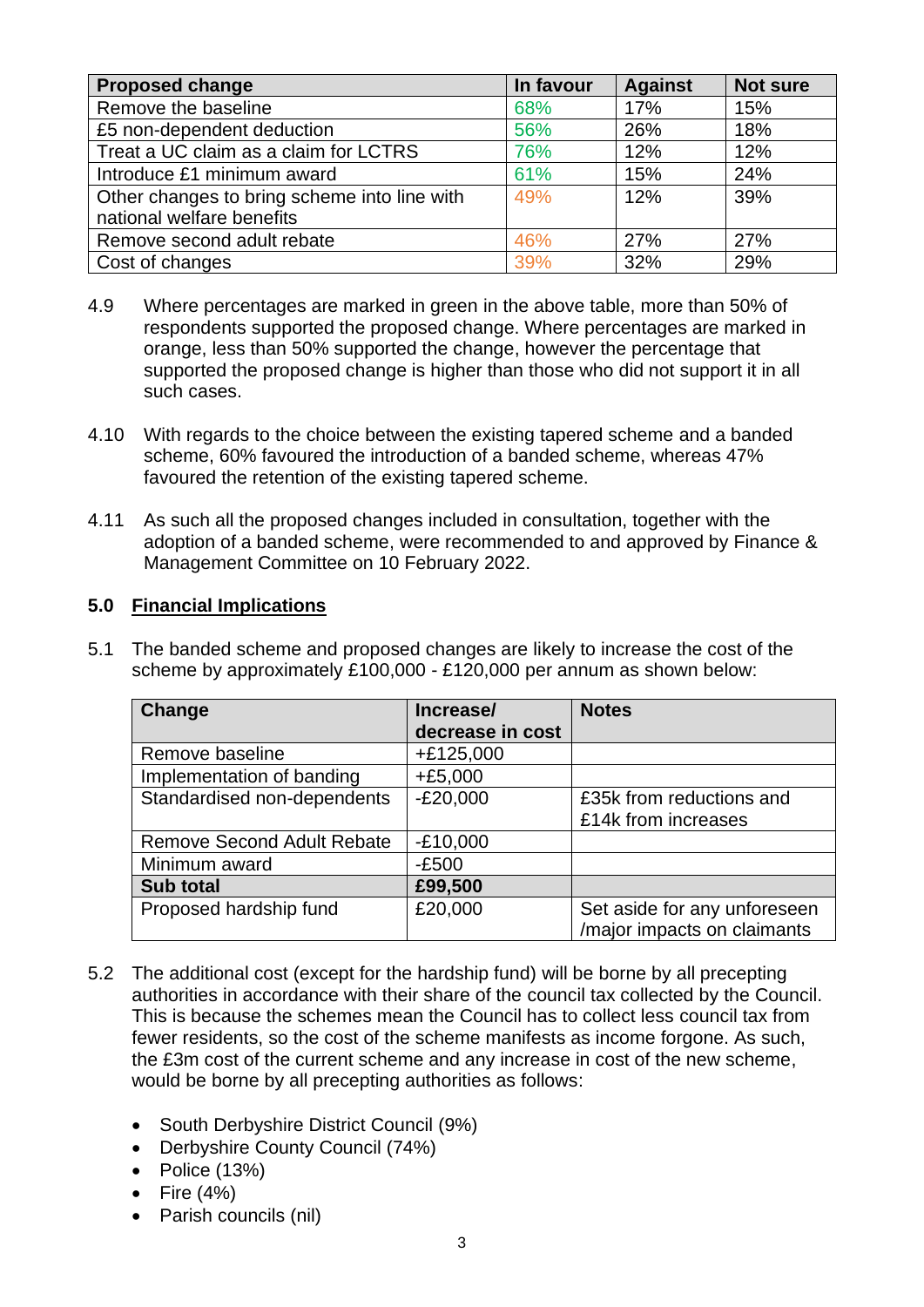- 5.3 The banded scheme represents approximately a 4% increase to the overall costs of the scheme, which would need to be borne across any growth or change in caseload. It should be noted that the additional cost is not material in proportion to the overall amount of council tax currently collected, i.e. £55 million per year. In addition, due to growth, the Collection Fund carries an annual surplus each year which is distributed amongst the preceptors. In practice, the additional cost will only reduce the surplus that is transferred as a 'bonus' each year to the preceptors. It is considered that the amount involved is immaterial to each of the preceptors.
- 5.4 There will also be additional costs as a result of the banded scheme being implemented. These include:

| <b>Cost</b> | <b>System</b>                  | <b>Required or optional</b>      |
|-------------|--------------------------------|----------------------------------|
| £10,000 per | Banded scheme software costs   | Required. This will be funded    |
| annum       |                                | from the Council's collection    |
|             |                                | fund.                            |
| £8,000 per  | Online decision form that      | Optional. This will only be      |
| annum       | prevents ineligible cases from | implemented if it would generate |
|             | being submitted                | equivalent annual savings.       |

- 5.5 Most councils increase their discretionary hardship fund to support the introduction of a banded scheme to provide financial additional assistance to anyone who faces undue hardship whilst the scheme is embedded. It is recommended that an additional £20,000 is transferred to the hardship fund from the Council's Welfare Reform Fund in 2022/2023 to support any residents who may be disproportionately negatively affected by the changes.
- 5.6 The banded scheme will deliver significant service efficiencies and help to generate time and resource savings in the long-term, and these will be mapped, recorded and responded to over time.

# **6.0 Corporate Implications**

#### **Employment implications**

6.1 There are no employment implications arising from the changes detailed in this report.

#### **Legal implications**

6.2 There are no legal implications arising from the changes detailed in this report.

#### **Corporate Plan Implications**

- 6.3 The changes will support the Council's Corporate Plan in the following ways:
	- Encourage independent living and keep residents healthy and happy in their homes.
	- Ensure consistency in the way the Council deals with its service users.
	- Support unemployed residents back into work.
	- Provide modern ways of working that support the Council to deliver services to meet changing needs.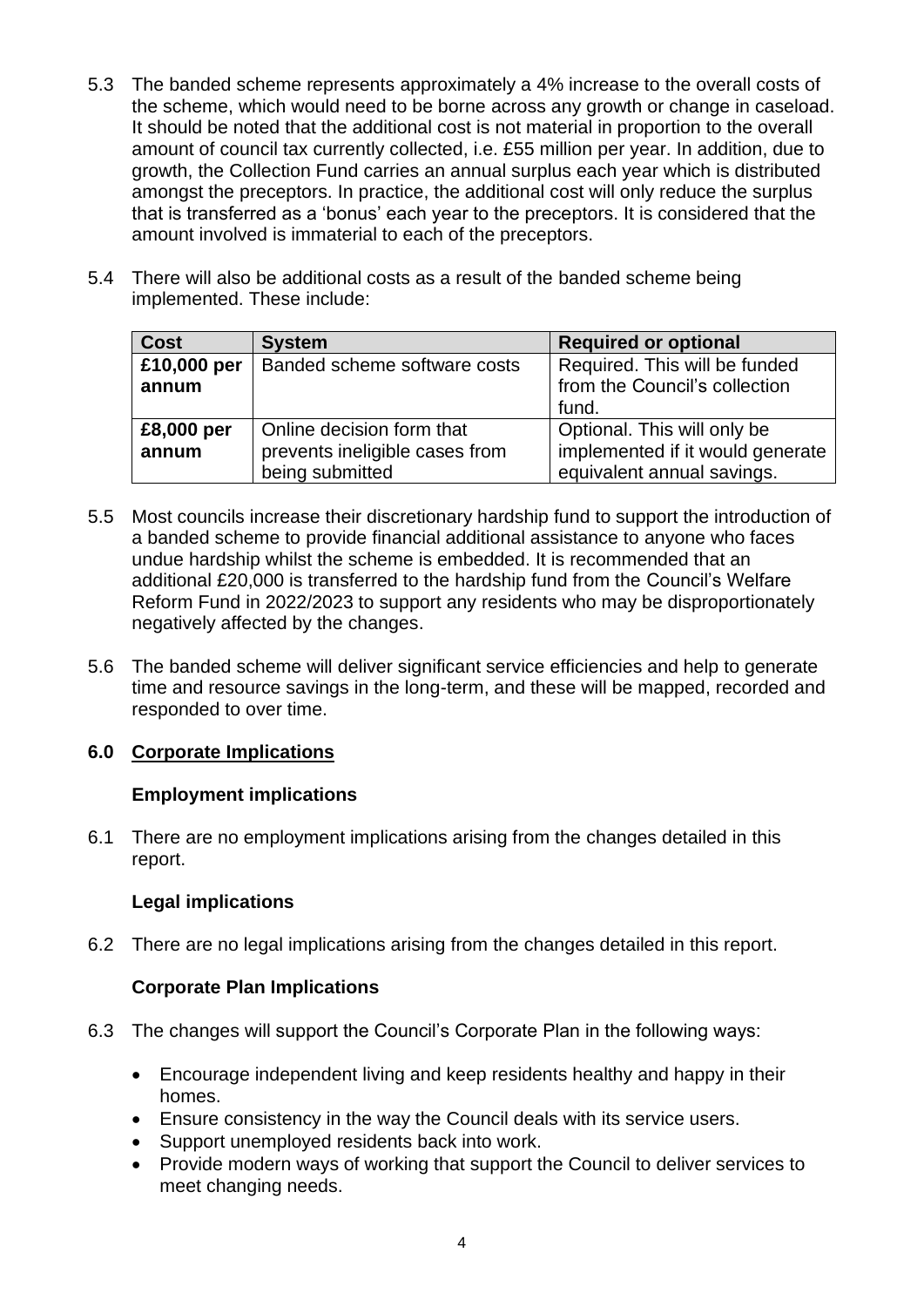# **Risk Impact**

6.4 Appropriate risk assessments will be completed as part of the roll-out of the proposed changes.

## **7.0. Community Implications**

## **Consultation**

7.1 The community has been consulted on the proposals as detailed in this report. The changes will affect some residents negatively and some residents positively, as detailed in the report to Finance & Management Committee on 10 February 2022. Additional funding will be placed into the Council's hardship fund to support any residents who are disproportionately negatively affected by the changes in 2022/23 and future years as required, subject to ongoing approval by F&M Committee and Full Council as part of the annual review and approval of the scheme.

## **Equality & Diversity and Social Value Impact**

- 7.2 An Equality Impact Assessment on the proposed models has been presented to the Equality, Diversity & Inclusion (EDI) Steering Group and is available at [www.southderbyshire.gov.uk/ctrschanges.](http://www.southderbyshire.gov.uk/ctrschanges)
- 7.3 The proposed changes have been assessed against protected characteristic groups, as set out the Equalities Act, detailed below:

| <b>Protected</b><br>characteristic          | <b>Comment</b>                                                                                                                                                                                                      |
|---------------------------------------------|---------------------------------------------------------------------------------------------------------------------------------------------------------------------------------------------------------------------|
| Age                                         | The schemes only apply to working age claimants and not to<br>pensioners or children. The proposed models do not affect or alter<br>the applicable ages.                                                            |
| <b>Sex</b>                                  | The scheme/proposed models do not discriminate against people<br>of any particular sex.                                                                                                                             |
| <b>Sexual</b><br>orientation                | The scheme/proposed models do not discriminate against people<br>of any particular sexual orientation.                                                                                                              |
| Gender<br>reassignment                      | The scheme/proposed models do not discriminate against people<br>who have undergone gender reassignment.                                                                                                            |
| Race                                        | The scheme/proposed models do not discriminate against people<br>based on their race.                                                                                                                               |
| <b>Gypsy and</b><br>travellers              | The scheme/proposed models do not discriminate against gypsies<br>or travellers, however the scheme provides a reduction on Council<br>Tax payable, so anyone who does not pay Council Tax does not<br>benefit.     |
| <b>Religion or</b><br>belief                | The scheme/proposed models do not discriminate against people<br>based on their religion or belief.                                                                                                                 |
| <b>Marriage and</b><br>civil<br>partnership | The scheme/proposed models do not discriminate against people<br>based on their marital or civil partnership status. Civil partners are<br>recognised as dependents.                                                |
| <b>Disability</b>                           | Both proposed models disregard incomes awarded for disabilities<br>and vulnerabilities and consider a household's circumstances<br>before determining the excess income amount (for example<br>disabled claimants). |